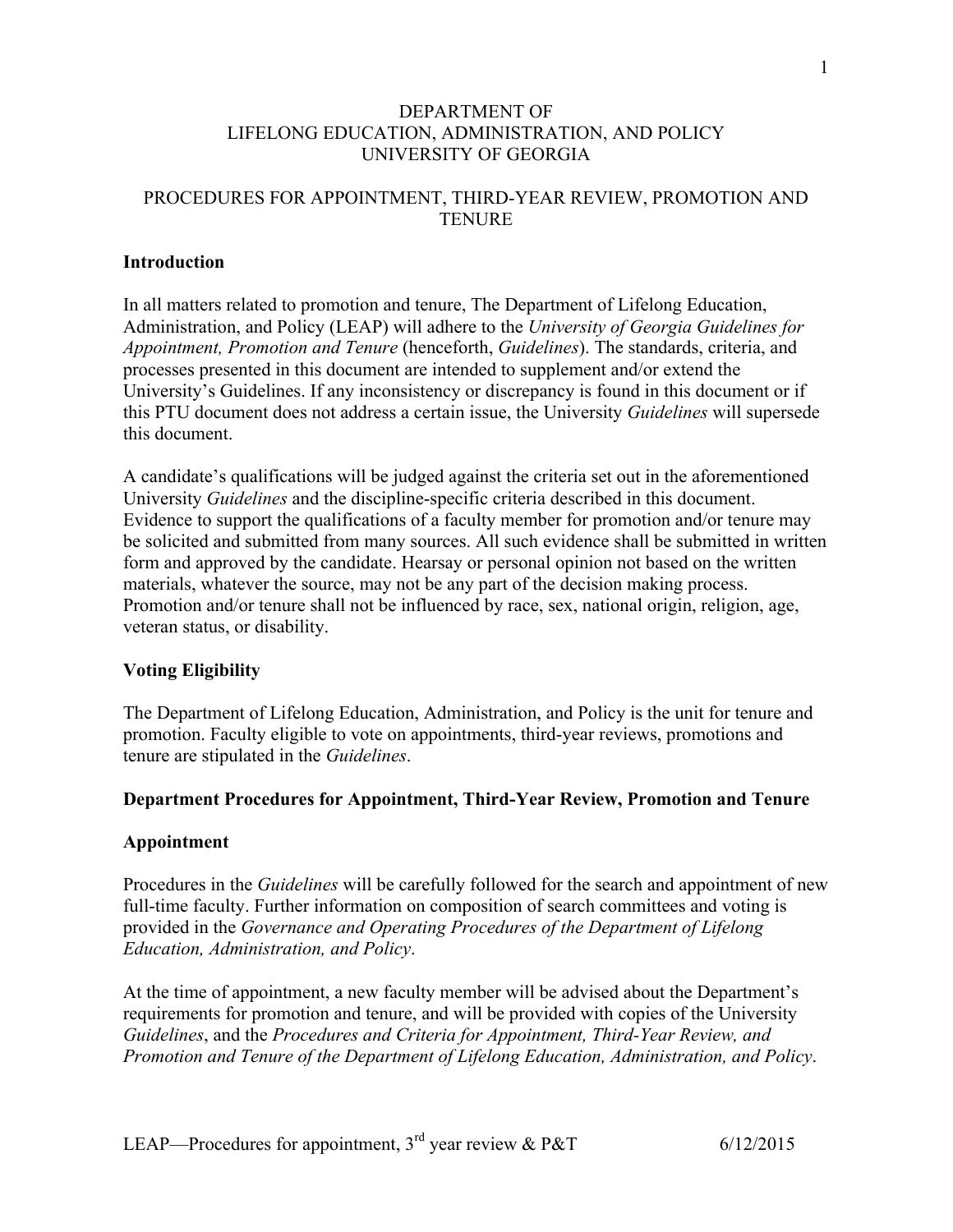## **Mentoring Faculty**

Faculty members in the Department of Lifelong Education, Administration, and Policy are committed to supporting faculty through high-quality mentorship. During the first year of a new faculty member's appointment, in consultation with the new faculty member, the Department Head will appoint a mentoring committee comprised of at least three faculty members. At least one of these committee members should be from outside the faculty member's program. The committee is charged to advise the faculty member about requirements for promotion and tenure as well as other appropriate information. The full committee must meet at least once each fall semester with the faculty member until the final tenure and/or promotion decision is made. The faculty member may request additional meetings with the committee and/or individual committee members as he/she sees fit. If the faculty member sees the need to change the composition of the committee, he/she may request to do so via the Department Head.

#### **Annual Review**

Annual evaluations for all faculty must be conducted according to the defined disciplinespecific criteria. A faculty member's progress toward achieving the discipline-specific criteria must be clearly documented in writing.

## **Third-Year Review of Progress Toward Promotion and Tenure**

In all matters to do with third-year review, the Department of Lifelong Education, Administration, and Policy will follow the procedures and criteria specified in the University *Guidelines* and will follow the timetables, deadlines and other procedural routines specified by the College of Education. The third-year review, a formative process, occurs at the end of the third year of appointment for assistant professors. These faculty members will prepare their dossiers detailing their achievements and performance in their assigned area(s) of responsibility. This dossier should take the form of Sections 4 and 5 of the promotion and tenure dossier as specified in the UGA *Guidelines* (Appendix C).

- CV
- 2-page Summary of Accomplishments
- Achievements
- Copies of pertinent sources of evidence

The Department Head will appoint a sub-committee of the Department, in consultation with the Chair of the mentoring committee, that will consist of at least three faculty members at the rank of associate professor and/or professor, two of whom will be members of the candidate's program area. The review sub-committee may, but is not required to, include faculty from the candidate's mentoring committee. The candidate may recommend a list of up to 5 faculty members, from which the Department Head must choose one to form the review subcommittee.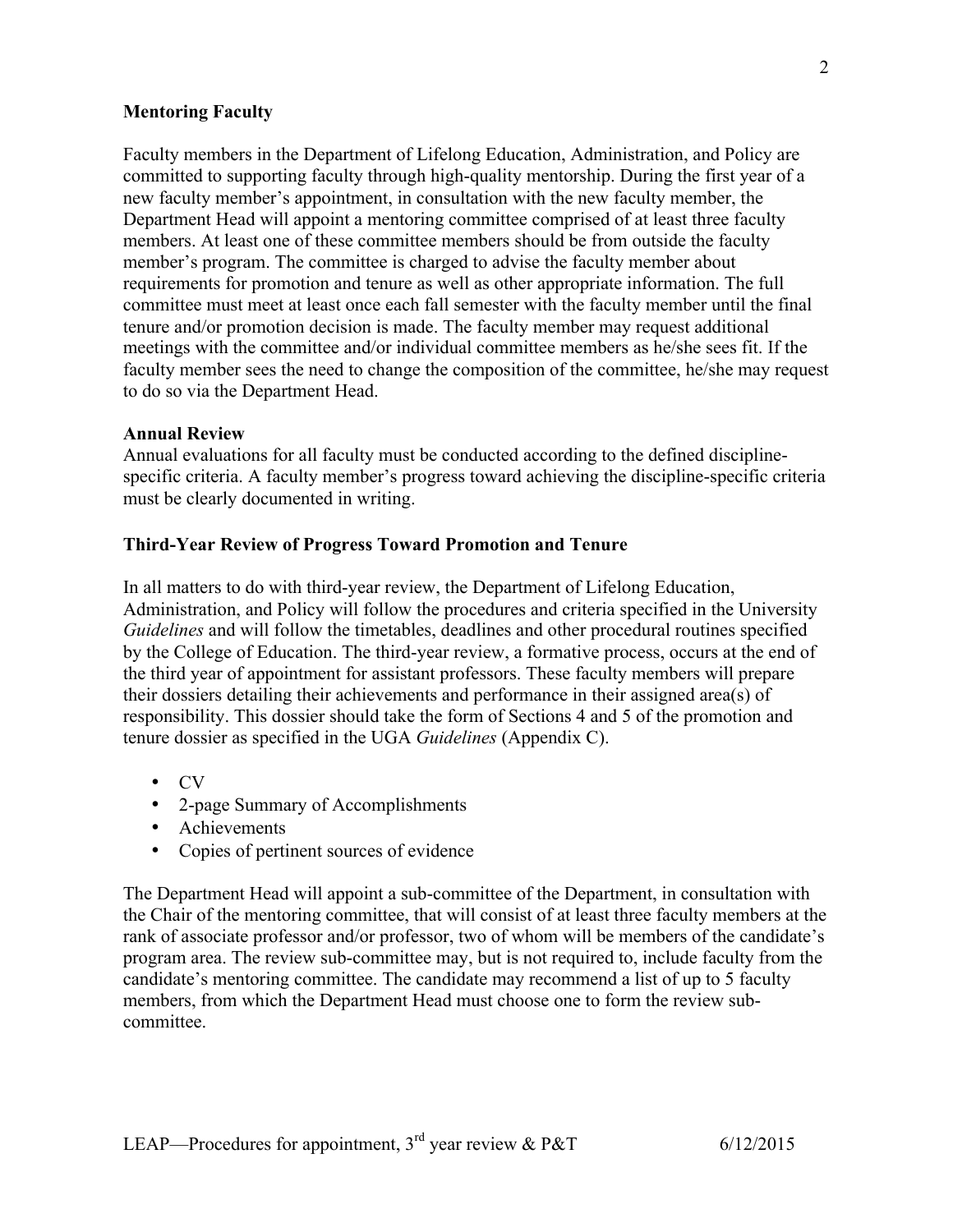The third-year review will be substantive and will provide the faculty member with feedback about his/her progress toward promotion and/or tenure at the University of Georgia. The third-year review sub-committee will report its findings to the Department, and the eligible faculty will discuss the sub-committee's findings and then vote to recommend whether progress toward promotion and tenure is sufficient (i.e., "[Candidate's name] has made sufficient progress toward promotion to [the next rank] with tenure"). The committee will then report its recommendations, along with the vote, to the Department Head. The Department Head will provide the faculty member under review with a written report regarding his/her progress toward promotion and/or tenure. The candidate may reply in writing to the report and any reply becomes part of the report. The Department Head's letter and any response by the candidate will be included in the promotion and/or tenure dossier when it is developed.

# **Preliminary Consideration for Promotion and Tenure**

The Department of Lifelong Education, Administration, and Policy will follow procedures for initial consideration presented in the *Guidelines*. In the fall semester prior to the academic year that a candidate wishes to be considered for promotion and/or tenure, the faculty member will notify the Department Head that they wish to be considered for promotion and/or tenure. Due dates for presenting the dossier will align with the COE deadlines for promotion and/or tenure.

The candidate, working with the mentoring committee and Department Head, will prepare the dossier as required and present it to the Department Head the following spring semester:

- CV formatted using guidelines for P&T (Section 4 of the *Guidelines*)
- 2-page summary of major accomplishments (Section 4 of the *Guidelines*)
- Statement of achievements (Section 5 of the *Guidelines*)
- Copies of pertinent sources of evidence

The Department Head will make the materials available for all faculty eligible to vote on the candidate. At a meeting held before the end of Spring semester in line with the COE deadlines for promotion and tenure, eligible faculty members will vote on the following question: "[Candidate's name] should be formally reviewed for promotion to the [next rank] and/or for tenure." Faculty will vote "Yes" or "No" on this question. The results will be conveyed by the DEPARTMENT HEAD in writing to the candidate within three working days of the vote.

## **Procedures for Promotion and Tenure**

In accordance with the University *Guidelines*, candidates who receive a positive majority vote on initial consideration, and who wish to be formally reviewed for promotion and/or tenure, together with assistant professors who are in their fifth probationary year who request review regardless of the initial consideration vote outcome, and any assistant professors in their sixth or subsequent probationary year, are eligible for formal review for promotion and/or tenure.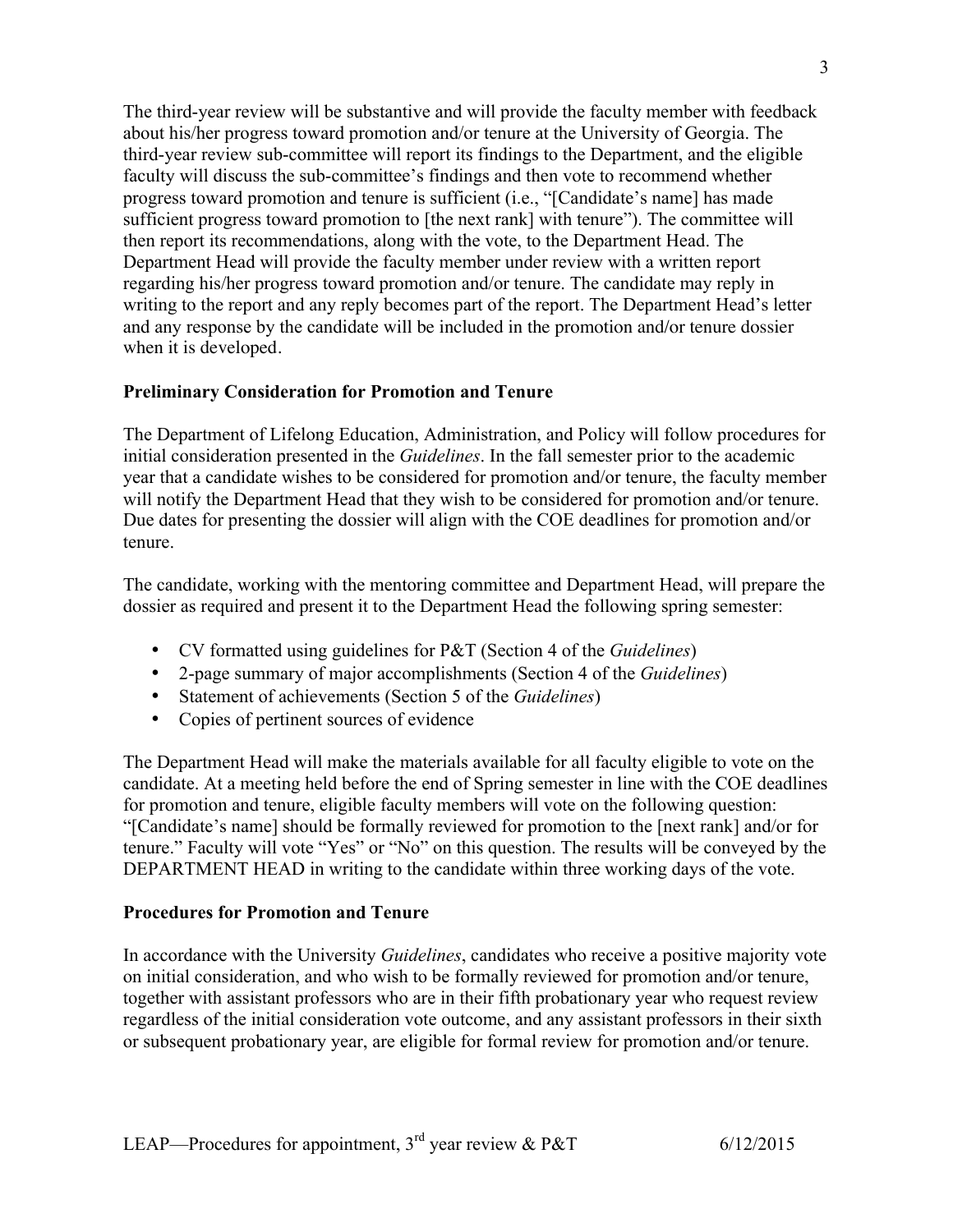Candidates eligible for promotion and/or tenure will work with their mentoring committee and the Department Head to prepare the dossier. The Department Head will solicit letters of evaluation from external reviewers following procedures in the *Guidelines*. From the list of at least four, preferably five potential external reviewers provided by the candidate, at least two will be chosen by the Department Head in consultation with the faculty. The Department Head must not contact anyone the candidate has declared a non-evaluator. The Department Head in consultation with the faculty will include at least two external evaluators not on the candidate's list of recommended evaluators. In order to eliminate any conflict of interest, it is important that none of those chosen should have close association with the candidate, e.g., dissertation advisor, co-author, or co-principal investigator. It is generally expected that the external reviewers will be nationally recognized in the candidate's area of expertise, or a closely related area, and must be at or above the rank desired by the candidate.

After the preliminary consideration has taken place, the Department Head will contact four, preferably five external reviewers and forward the candidate's current curriculum vitae, twopage statement of accomplishments, and copies of pertinent sources of evidence selected by the candidate. The external reviewers will receive a copy of the *Guidelines* and the Department of Lifelong Education, Administration, and Policy's *Procedures and Criteria for Appointment, Third-Year Review, Promotion and Tenure* as guides and will be asked to comment only on the scholarship and reputation of the candidate. Receipt of external letters will be required in accordance with the COE due dates for promotion and tenure. The Department Head will notify the candidate when external letters are received.

Candidates will submit materials for the dossier two weeks prior to the scheduled meeting for the faculty vote. This includes:

|                                                                                                                                                                                                                                                                                                                                                                                                                                                                                            | • Section $4 -$ Curriculum Vitae                                                                          |
|--------------------------------------------------------------------------------------------------------------------------------------------------------------------------------------------------------------------------------------------------------------------------------------------------------------------------------------------------------------------------------------------------------------------------------------------------------------------------------------------|-----------------------------------------------------------------------------------------------------------|
|                                                                                                                                                                                                                                                                                                                                                                                                                                                                                            | 2 page statement of major accomplishments                                                                 |
|                                                                                                                                                                                                                                                                                                                                                                                                                                                                                            | • Section $5 -$ Achievements [Sections 4 & 5 together should not exceed 25 pages).                        |
| $\blacksquare$ $\blacksquare$ $\blacksquare$ $\blacksquare$ $\blacksquare$ $\blacksquare$ $\blacksquare$ $\blacksquare$ $\blacksquare$ $\blacksquare$ $\blacksquare$ $\blacksquare$ $\blacksquare$ $\blacksquare$ $\blacksquare$ $\blacksquare$ $\blacksquare$ $\blacksquare$ $\blacksquare$ $\blacksquare$ $\blacksquare$ $\blacksquare$ $\blacksquare$ $\blacksquare$ $\blacksquare$ $\blacksquare$ $\blacksquare$ $\blacksquare$ $\blacksquare$ $\blacksquare$ $\blacksquare$ $\blacks$ | $\Gamma$ -44-y - $\Gamma$ - $\Gamma$ , $\Gamma$ , $\rho$ - $\Gamma$ 1, $\Gamma$ , $\Gamma$ ----y $\Gamma$ |

• Section 6 – Letter of offer & Third-year review

At the beginning of the fall semester, the candidate's dossier, in addition to the external letters of evaluation, will be made available for review to all faculty members eligible to vote. The candidate's dossier will be considered at a meeting scheduled for the purpose at the beginning of the semester, with a quorum consisting of at least two-thirds of the faculty eligible to vote. All eligible faculty members shall vote by secret ballot, "yes" or "no", except for those who excuse themselves because of a conflict of interest. No abstentions are allowed. Absentee ballots do not count toward the quorum but may be cast in writing so long as they are received by the Department Head before the start of the meeting. The vote of the Department Head will be revealed at the time that ballots are counted. A favorable recommendation shall mean a vote to recommend the candidate for promotion and/or tenure by simple majority of the voting LEAP faculty. All ballots must be counted by two faculty members, with the results presented to the faculty before adjournment. It is the duty of the Department Head to compile and record votes in the candidate's file. The Department Head also will inform the candidate of the vote, including the tally, within three working days of the meeting.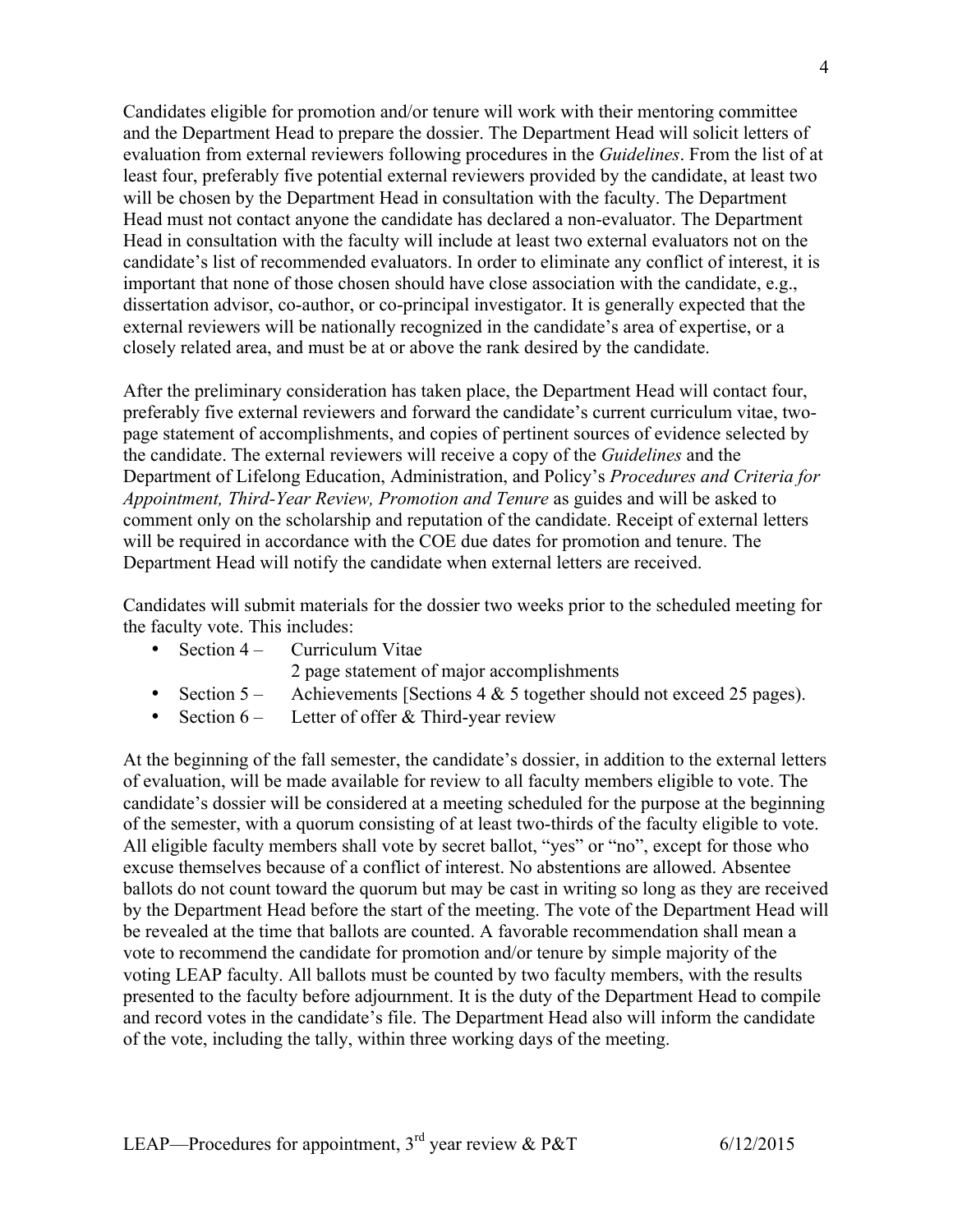After the meeting, the Department Head will prepare the Regent's Summary Sheet and will write a cover letter, unless the Department Head voted against the candidate, in which case the candidate may designate a senior faculty member to prepare these documents. The candidate may read and respond to any cover letter that goes forward. Additional materials to be added to the dossier include:

- Section 1 UGA Recommendation for promotion and tenure forms
- Section 2 Cover letter for promotion; cover letter for tenure
- Section 3 Unit Criteria
- Section 7 Brief statement of qualifications of external evaluators
	- o Identification of evaluation letters from candidate's list vs. PTU's list
	- o External letters of evaluation

# **Department Criteria for Promotion and Tenure**

The University G*uidelines for Appointment, Promotion and Tenure* distinguish between the requirements for the ranks of Associate Professor and Professor. Consistent with the *Guidelines'* criteria for ranks, the Department requires that candidates for the rank of Associate Professor "must show clear and convincing evidence of emerging stature as regional or national authorities unless their work assignments are specifically at the local or state level." Candidates for the rank of Professor "must show clear and convincing evidence of high levels of attainment in the criteria appropriate to their work assignments and the missions of their units.

The general criteria for the ranks of Instructor, Assistant Professor, Associate Professor, and Professor are stated in the *Guidelines*.

## **Promotion to Associate Professor**

The rank of associate professor is the mid-career faculty rank at the University. Under usual circumstances, candidates must serve at least four years as assistant professor, including the year when the promotion will be considered at the University level, before they are eligible for promotion to associate professor. Candidates for promotion to associate professor must show clear and convincing evidence of emerging stature as regional or national authorities unless their work assignments are specifically at the local or state level. Faculty in the Department of Lifelong Education, Administration, and Policy honor the diversity of research approaches used by faculty and value the often collaborative nature of much of the research in disciplinary traditions represented in the department. The Department will consider the totality of the candidates' work in judging whether they have met the required criteria for the rank of Associate Professor.

## **Teaching**

Faculty members in the Department of Lifelong Education, Administration, and Policy are expected to be effective teachers. In this context, teaching refers to classroom performance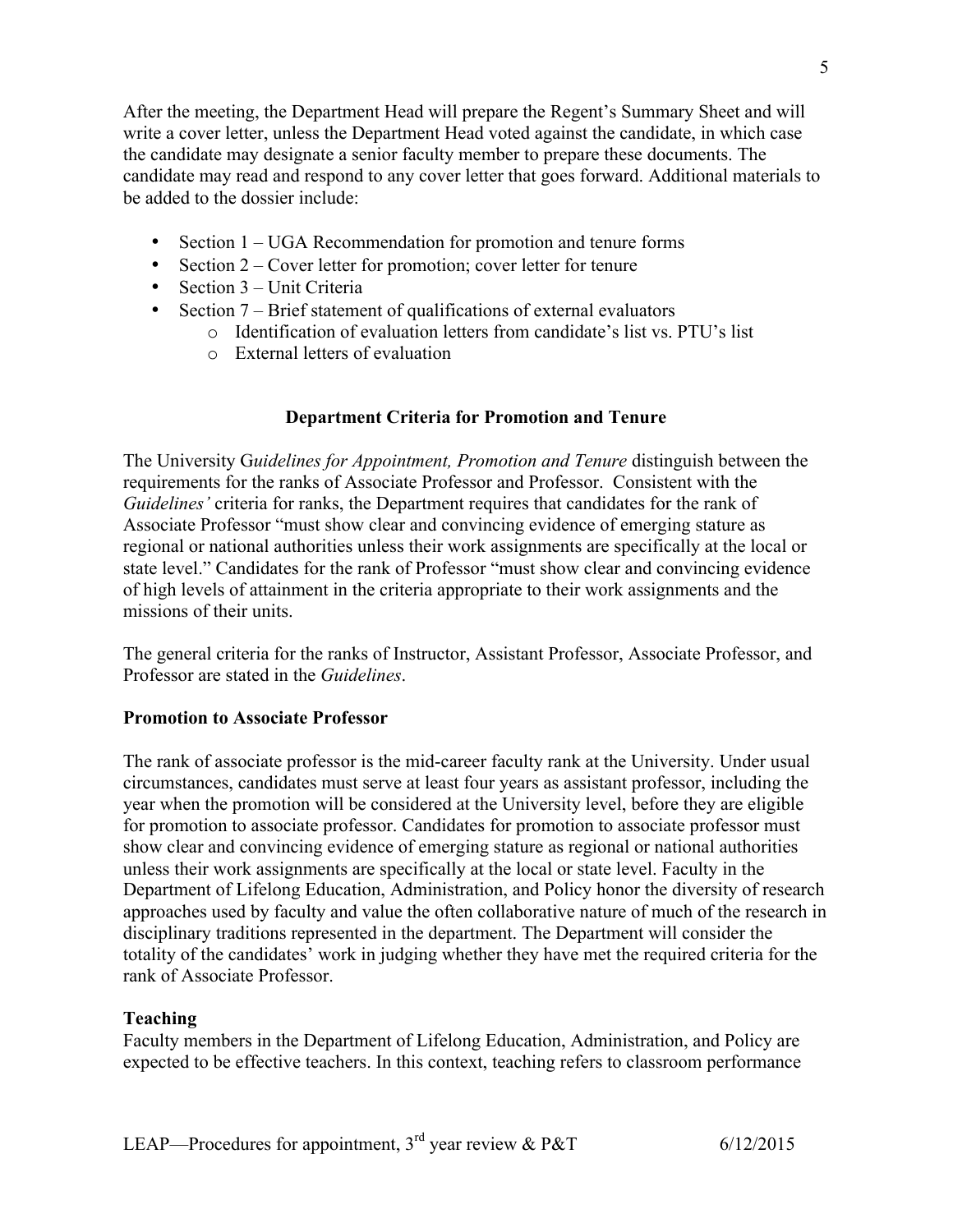and advising, as well as the full range of activities that enhance student development. As described in the *Guidelines*, effectiveness in teaching is reflected by student learning and improvements in the learning environment and curriculum. Faculty members are expected to teach at a level that reflects their breadth and depth of scholarship. Documentation that may be used in providing evidence of effective teaching is enumerated in the *Guidelines*. Candidates for associate professor are expected to engage in classroom teaching; direction of independent studies, theses, and dissertations; student advisement and mentoring; supervision of clinical or field experiences; curriculum development; and other University and professional activities related to teaching as appropriate for their assignments.

The department believes that high quality teaching is demonstrated through complex and multiple indicators. Evidence includes, but is not limited to:

- courses whose design includes clear objectives, effective organization, and current content; course activities and assignments that are clearly related to the course goals and are useful in promoting learning; feedback that is useful and timely; and evaluation that is based on clearly stated expectations;
- above average student and peer evaluations of teaching activities as measured by the College of Education;
- formal student and peer feedback (such as comments on course evaluations and observations of teaching), and informal feedback (such as letters of appreciation and emails);
- a high-quality scholarship of teaching as reflected by publications and presentations on teaching;
- contribution to contract and grant-funded activities and/or success in obtaining funding to support teaching; and
- improvements to the instructional programs and the learning environment.

## **Research**

Faculty members in the Department of Lifelong Education, Administration, and Policy are expected to be continually involved in research activities that create new knowledge and advance their specific discipline. A record of scholarship is expected for promotion to the rank of associate professor. Sources of evidence that can be used to provide documentation of research and scholarly activities are enumerated in the *Guidelines*.

The Departmental expectation is that the candidate shall have established a program of research that makes an important contribution to the body of knowledge in their discipline at the national level. The most direct evidence of a scholarly contribution is a consistent record of publication in high-quality, nationally and internationally recognized peer-reviewed journals; contributions to handbooks and encyclopedias compiled by well-known presses related to the candidate's discipline; articles, chapters and books may include reviews, research using qualitative, quantitative, historical and mixed-methods, invited contributions (addresses, chapters, collaborations); and practice-oriented and theoretical literature. Publications may include a mixture of single- and lead-authored and collaborative as well as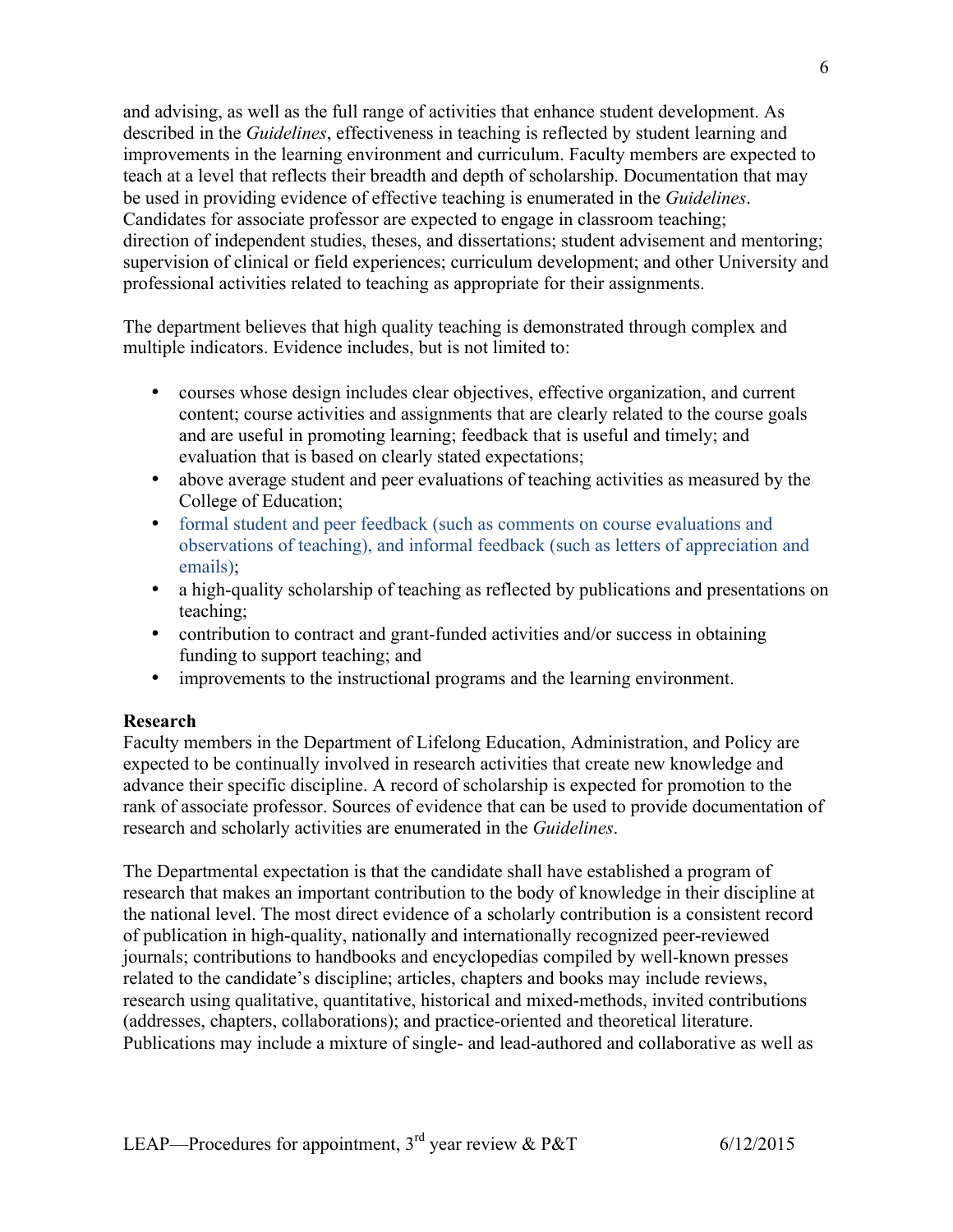contribution to contract and grant-funded activities, and/or success in obtaining funding to support research.

The department believes that high quality research is demonstrated through complex and multiple indicators, and over time, researchers may move from one question to another. Evidence includes, but is not limited to:

- active, productive and continual engaged scholarship proportionate to budgeted time;
- a body of scholarship that is coherent, directed towards a clear line of research, and provide evidence of the author's own conceptualizations and conclusions;
- a record of publication in nationally regarded venues (journals, publishers, website etc.). The department recognizes multiple forms of scholarship, including nationally and internationally recognized peer-reviewed journals; contributions to handbooks and encyclopedias compiled by well-known presses related to the candidate's discipline; articles, chapters and books may include reviews, research using qualitative, quantitative, historical and mixed-methods, invited contributions (addresses, chapters, collaborations); and practice-oriented and theoretical literature; and
- as appropriate to individual faculty members' disciplines, programs and areas of research, grant writing will be encouraged, though failure to obtain funding will not, in itself, disqualify a faculty member from meeting or exceeding expectations.

The research should have a focus and meaningful demonstrate impact on the field and/or society. External reviewers' comments and citations to the candidate's research in publications of other scholars will be used to evaluate the impact of the research.

## **Service**

Faculty members are expected to use their academic and professional expertise to benefit the operation and the governance of the University, their profession and the public-at-large. Types of evidence that can be used to document service to the University society, their profession, and to society are contained in the *Guidelines*.

In the Department of Lifelong Education, Administration, and Policy, evidence for candidates for promotion to associate professor are expected to

- attend departmental meetings;
- serve on student and departmental committees, and, if asked, limited service on campus committees and governing bodies;
- participate in professional association activities by attending meetings, participating on committees, holding office, performing editorial work and peer review, and being involved in other professional activities;
- contribute to contract and grant-funded activities, and/or success in obtaining funding to support service activities; and
- contribute to the support of the university's land-grant mission.

# **Promotion to Professor**

7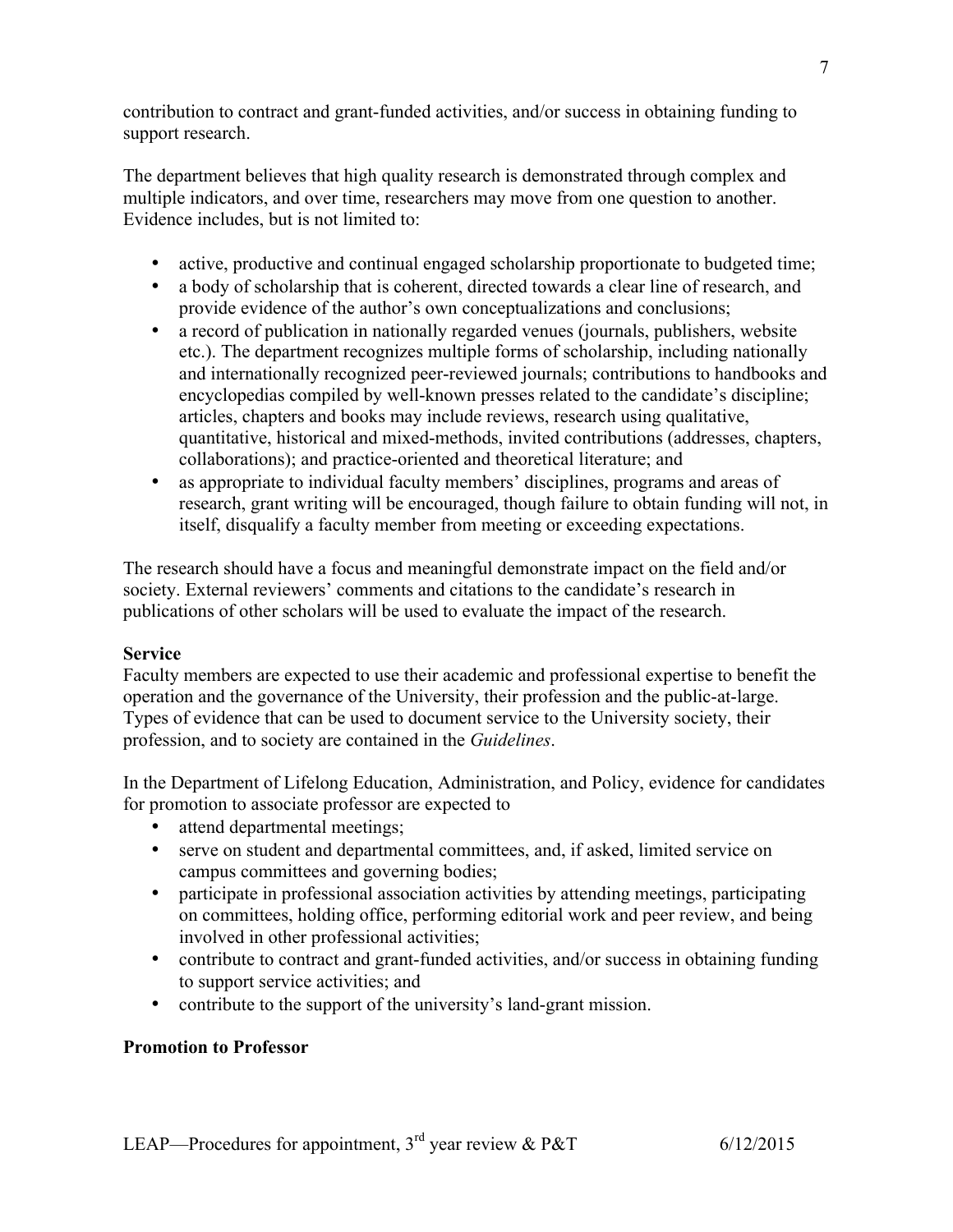The rank of professor is the highest rank at the University. Under usual circumstances candidates must serve at least five years as associate professor, including the year when the promotion will be considered at the University level, before they are eligible for promotion to professor. Candidates for promotion to professor must show clear and convincing evidence of high levels of attainment in the criteria appropriate to their work assignments and the missions of their units. Unless the candidate's assignments are specifically regional, they should demonstrate national or international recognition in their fields and the likelihood of maintaining that stature. Faculty in the Department of Lifelong Education, Administration, and Policy honor the diversity of research approaches used by faculty and value the often collaborative nature of much of the research in disciplinary traditions represented in the department. The Department will consider the totality of the candidates' work in judging whether they have met the required criteria for the rank of Professor.

Promotion to professor requires attainment of a level of performance and scholarship in teaching, research and service beyond that required for an associate professor. The dossier should provide documentation of sustained effectiveness and additional important achievements in teaching, research and service consistent with the assignment since the date of promotion to the rank of associate professor.

For faculty in the Department of Lifelong Education, Administration, and Policy, attainment of a national or international reputation for their research and scholarship will be the most important criterion for promotion to the rank of professor. External reviewers' comments and citations to the candidate's research in publications of other scholars should clearly indicate a high level of impact of their research and scholarship. Contribution to contract and grantfunded activities, and success in obtaining funding to support research should be evident. Other evidence of a national reputation such as invited presentations at national and international meetings, important scholarly reviews, editorial service, or important contributions to professional associations should also be evident.

## **Tenure**

Candidates for tenure in the Department of Lifelong Education, Administration, and Policy must have a record of exemplary performance in the discharge of their primary responsibilities in teaching; research; and service to society, the University and the profession. "Exemplary performance" means that candidates will meet or exceed expectations in the areas of research, teaching and service in Faculty Annual Reviews. Tenure is granted only at the ranks of, or coincident with promotion to associate professor or to full professor. A recommendation for tenure in the department will require performance at the level specified for the rank at which either or both is being sought as described in the *Guidelines for Appointment, Promotion, and Tenure of the University of Georgia* and in the previous sections of this document. In addition, tenure in the Department of Lifelong Education, Administration, and Policy will be recommended only if there is a continuing and long-range need for the duties and responsibilities that may be expected of the candidate in the future.